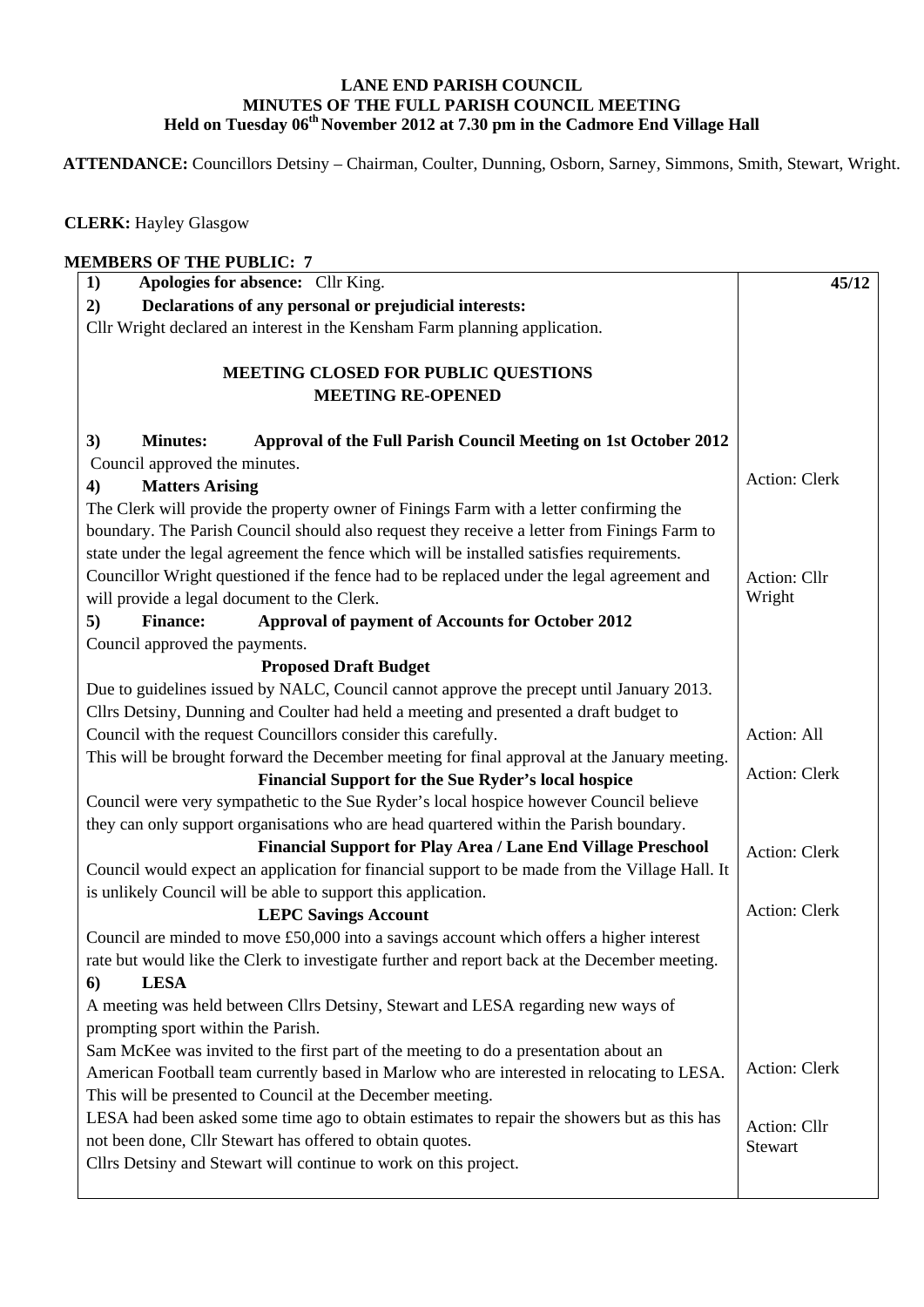| <b>Moorend Common Duty of Care Survey</b><br>$\boldsymbol{7}$                                                                                                                           | 46/12                   |
|-----------------------------------------------------------------------------------------------------------------------------------------------------------------------------------------|-------------------------|
| Pete Whipp recently carried out a duty of care survey. Pete will provide a quote to the Clerk                                                                                           | Action: Clerk           |
|                                                                                                                                                                                         |                         |
| who will advise at the December meeting.                                                                                                                                                |                         |
| <b>Bus service</b><br>8)                                                                                                                                                                | Action: Clerk,          |
| Cllrs Dunning, King and Osborn analysed the results of the Cadmore End bus survey.                                                                                                      | Cllrs Dunning &         |
| Council agreed that a meeting should be arranged between the Parish Council and BCC                                                                                                     | King                    |
| before the December meeting. Peter Cartwright should be invited to the meeting. The Clerk                                                                                               |                         |
| should liaise with Cllr King.                                                                                                                                                           |                         |
| Clerk's report<br>9)                                                                                                                                                                    |                         |
| The Clerk was saddened to announce the resignation of Ian Harris. Ian had made a massive<br>contribution to Council. The Chairman thanked Ian for his hard work. The Clerk will shortly | Action: Clerk           |
| advertise the position.                                                                                                                                                                 |                         |
| Council noted the Clerks report.                                                                                                                                                        |                         |
| <b>10)</b><br><b>Invitations to Meetings, Correspondence &amp; Reports received</b>                                                                                                     |                         |
| Council noted the report.                                                                                                                                                               |                         |
| <b>Matters raised by Councillors</b><br>11)                                                                                                                                             |                         |
| LEYCC are seeking funding towards the Christmas in the Village advertising costs. Council                                                                                               |                         |
| would expect a request for funding to be made via the Clerk using the appropriate form                                                                                                  |                         |
| before the funding is required. Cllr Stewart will liaise with the LEYCC and report at the next                                                                                          | Action: Cllr<br>Stewart |
| meeting.                                                                                                                                                                                |                         |
| There has been a car parked on Handleton Common which is off road for quite some time.                                                                                                  | Action: Cllr            |
| Cllr Wright will advise the Clerk of the registration number. The Clerk will report this matter<br>to the West Wycombe Estate.                                                          | Wright/ Clerk           |
| Cllr Osborn raised concerns of the threat of an enlarged waste transfer station at High                                                                                                 |                         |
| Heavens. She recommended Council should give their urgent attention.                                                                                                                    |                         |
| Cllr Detsiny reported that he had been advised that the T&L planning application was                                                                                                    |                         |
| imminent.                                                                                                                                                                               |                         |
|                                                                                                                                                                                         |                         |
| Cllr Smith asked if any Councillors are interested in joining the WDALC they should advise<br>the Clerk.                                                                                |                         |
| Cllr Simmons reported that some road signs within the Parish were in need of urgent repair.                                                                                             |                         |
| These have been reported to BCC.                                                                                                                                                        |                         |
| Planning: To consider new applications and receive Wycombe District Council<br><b>12</b> )                                                                                              |                         |
| <b>Decisions and Appeals</b>                                                                                                                                                            | Action: Clerk           |
|                                                                                                                                                                                         |                         |
| <b>New Applications</b>                                                                                                                                                                 |                         |
| 12/06800/FUL - Kensham Farms, Watercroft Lane, Cadmore End, Bucks, HP14 3PR -                                                                                                           |                         |
| Construction of purpose built agricultural steel framed structure for use as a grain drying and                                                                                         |                         |
|                                                                                                                                                                                         |                         |
| storage building.                                                                                                                                                                       |                         |
| No objection.                                                                                                                                                                           |                         |
| 12/07206/TPO – 72 The Row, Lane End, Bucks, HP14 3JU – Reduce, reshape and balance                                                                                                      |                         |
| crown by $1/3$ , cutting back to suitable growing points one cherry tree $(T1)$ .                                                                                                       |                         |
| Refer to Tree Specialist.                                                                                                                                                               |                         |
| 12/07223/FUL - Finings Farmhouse, Finings Road, Lane End, Bucks, HP14 3LP -                                                                                                             |                         |
| Householder application for demolition of existing single storey pitched roof side porch and                                                                                            |                         |
| erection of single storey pitched side extension to the kitchen.                                                                                                                        |                         |
| No objections.                                                                                                                                                                          |                         |
| <b>Decisions</b>                                                                                                                                                                        |                         |
| Case Ref:<br>12/06860/FUL Decision<br>Application Permitted Date:<br>11/10/2012                                                                                                         |                         |
| Address: HTS Management Centre Church Road Lane End Buckinghamshire HP14 3HG                                                                                                            |                         |
| Erection of single storey reception area.<br>Proposal:                                                                                                                                  |                         |
|                                                                                                                                                                                         |                         |